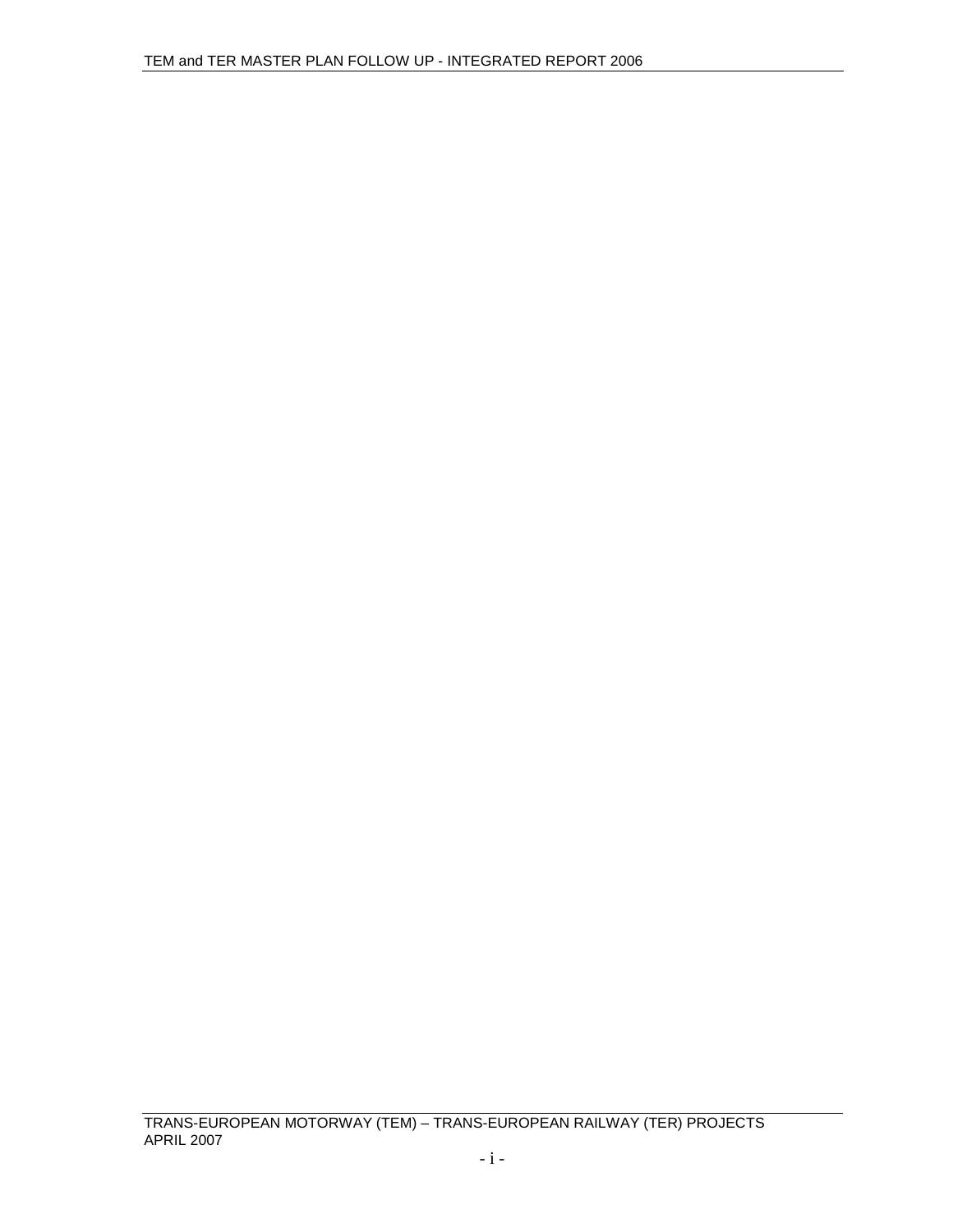### **Table of Contents**

| 1. | Integrated Report on Comparison of the TEM and TER Master Plan<br><b>Backbone Networks and on Implementation of the Priority Projects</b>                                                                                                                                                                                                               |
|----|---------------------------------------------------------------------------------------------------------------------------------------------------------------------------------------------------------------------------------------------------------------------------------------------------------------------------------------------------------|
| 2. | <b>Attachment A</b><br>Final Report on the results of the comparison of the TEM Master Plan Backbone<br>Network and Priority projects with the EU Trans- European Transport Network<br>(Roads), the High Level Group Multimodal Axes as well as those included in the<br>Accession Treaties of TEM countries who joined the EU in 2004 and 2007  4 - 33 |
| 3. | <b>Attachment B</b><br>Final Report on the results of the comparison of the TER Master Plan Backbone<br>Network with the EU Trans- European Transport Network (Rail), the High<br>Level Group Multimodal Axes as well as those included in the Accession Treaties of                                                                                    |
| 4. | <b>Attachment C</b><br>Progress Report on Implementation of TEM Master Plan Priority Projects                                                                                                                                                                                                                                                           |
| 5. | <b>Attachment D</b><br>Progress Report on Implementation of TER Master Plan Priority Projects                                                                                                                                                                                                                                                           |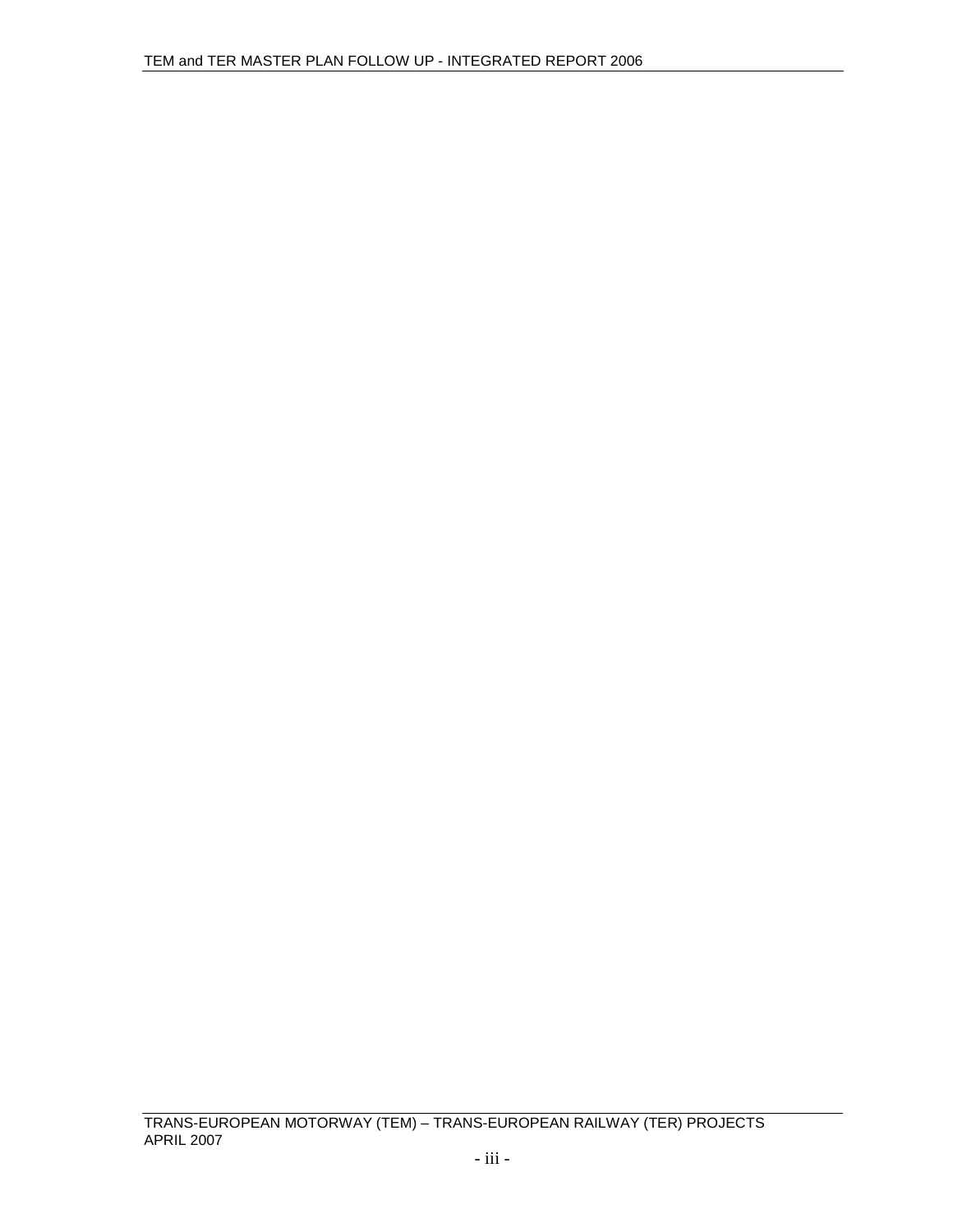### **INTEGRATED REPORT ON COMPARISON OF THE TEM AND TER MASTER PLAN BACKBONE NETWORKS AND ON IMPLEMENTATION OF THE PRIORITY PROJECTS IN 2006**

The Trans-European Motorway (TEM) and the Trans-European Railway (TER) Projects´ Master Plan, the final report of which was published in January 2006, represents the most important outcome of the new short-term strategies for the further integration of both Projects in the new European transport context, approved by the TEM and TER Steering Committees in 2001. The work on the Master Plan started in 2003 and was completed in 2005, resulting in the elaboration of a realistic investment strategy for the development of the road, rail and combined transport infrastructure in 21 Central, Eastern and Southeastern European countries involved. Within this framework, the Master Plan road and rail backbone networks have been defined taking into account the international importance of the concerned sections as well as the national priorities and proposals of the countries participating in this work. Based on country inputs and following an agreed methodology, as many as 491 projects of a total value of more than 102 billion Euro, have been evaluated and prioritized by the Master Plan.

Noting the importance of the progressive implementation of the TEM and TER Master Plan the priority projects for the development of coherent transport infrastructure in Europe, and following the recommendations of the Master Plan, the TEM and TER Steering Committees adopted the Master Plan Follow-up Action Plan for 2006. This includes: increasing the awareness for the implementation of the Master Plan; disseminating its results; collecting missing or insufficient information about the current status and planned construction progress in some parts of the backbone networks; presenting the complete shape of the Master Plan backbone networks in different time horizons; and comparing the backbone networks with the priority axes identified by the EC High Level Group and with the relevant legal commitments of the EU member States involved in the Master Plan.

This report presents the results of comparison of the TEM and TER Master Plan backbone networks vis-à-vis the sections identified by the EU High Level Group, chaired by Ms de Palacio, the EU Trans-European Transport Network (TEN-T) as well as those included in the Accession Treates of the countries who joined EU in 2004 and in 2007. The last two sections of the document present the first progress report on the implementation of the TEM and TER Master Plan priority projects in 2006. Each report consists of road and rail components. At their 46th and 23rd sessions, TEM and TER Steering Committees, respectively, approved these reports.

**Attachment A** contains results of comparisons of the TEM road backbone network and priority projects identified in the Master Plan with the EU trans-European transport network and the High Level Group multimodal axes. Annex 1 presents the results of the detailed comparison of the road backbone network and the extended major trans-European axes to the neighbouring countries and regions. Annex 3 presents the results of such a comparison with the EU trans-European transport network. Annex 5 presents the results of mutual comparisons of the TEM Master Plan projects with the projects defined by the High Level Group and by the respective Decision of the European Parliament and Council. Finally, Annex 6 to this Attachment presents the summary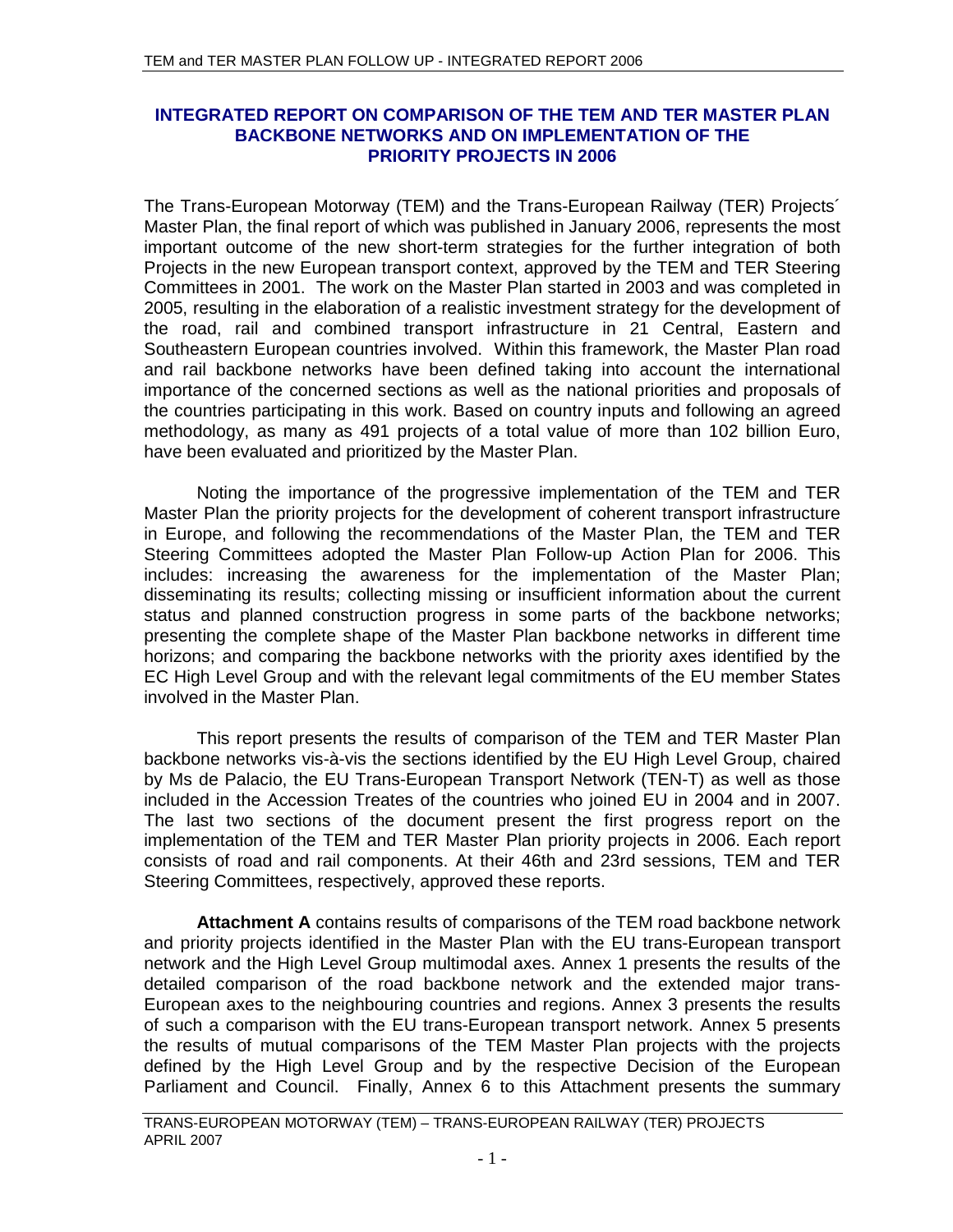results of all these comparisons. These Annexes are accompanied with the corresponding maps (Annexes 2, 4 and 7) to this Attachment.

The main conclusion drawn from these comparisons is that all the sections of the EU Trans-European Transport Network in the participating countries are compatible with the TEM Master Plan backbone network and that all the High Level Group multimodal and road priority axes are at the same time parts of the backbone network. The few exceptions found are listed in part D of Annex 1 and shown in blue in Annex 2. Participating countries could consider proposing the inclusion of those sections into the Master Plan backbone network in the framework of its planned review in 2008.

**Attachment B** contains results of the comparison of the TER railway backbone network vis-à-vis the sections identifid by the EU High Level Group as multimodal or trans-national axes, the EU trans-European transport network (TEN-T and rail) as well as those included in the Accession Treates of the participating countries that joined EU in 2004 and in 2007. The results of the detailed comparison with the High Level Group extended major trans-European transport axes to the neighbouring countries and regions ale listed in Annex 1 to this Attachment and shown also on the map (Annex 2). The TER Master Plan backbone lines overlapping with the High Level Group multimodal transport axes and Trans-National axes are listed in part A. of Annex 1 to this Attachment. The backbone lines overlapping with the High Level Group railway priority axes are shown in part B of this Annex and those lines not included in any of the above categories are listed in part C of this Annex. The results of comparison of the TER Master Plan backbone network and the railway priority axes and projects of the EU TEN – T network are presented in Annex 3 to this Attachment and as map in Annex 4. The description of sections and the relevant map of the TER Master Plan backbone network and the railway lines included in the Treaties of Accession of the "new" EU member countries involved in the Master Plan are presented in Annexes 5 and 6 to this Attachment. The comparison of all categories of line sections examined under this report i.e. backbone lines, High Level Group lines, TEN-T lines and Accession Treaties lines is shown in Annex 7 to this Attachment.

The conclusion drawn from these comparisons is that almost all the High Level Group multimodal and railway priority axes or trans-national axes are at the same time parts of the TER Master Plan backbone network. Furthermore, from the comparison of the railway lines included in the Accession Treaties of "new" EU member States involved in the Master Plan with the Master Plan backbone network results that all backbone sections have been included in the Treaties. With respect to very few exceptions of the sections identified by the Hihg level Group multimodal and railway priority axes, participating countries could consider proposing the inclusion of those sections into the Master Plan backbone network in the framework of its planned review in 2008.

**Attachment C** contains the progress report on implementation of the TEM Master Plan priority projects in the year 2006 based on the adjusted TEM statistics information system gathering (TEMSTAT) and the filled in special uniform questionnaires developed in the framework of the Master Plan follow-up activities. According to the data acquired through these channels, one Master Plan priority project was completed in 2005 and 8 these projects were terminated in 2006. The main reason for this relatively low number rested in the fact, that almost all of the TEM projects represent entirely new motorway or